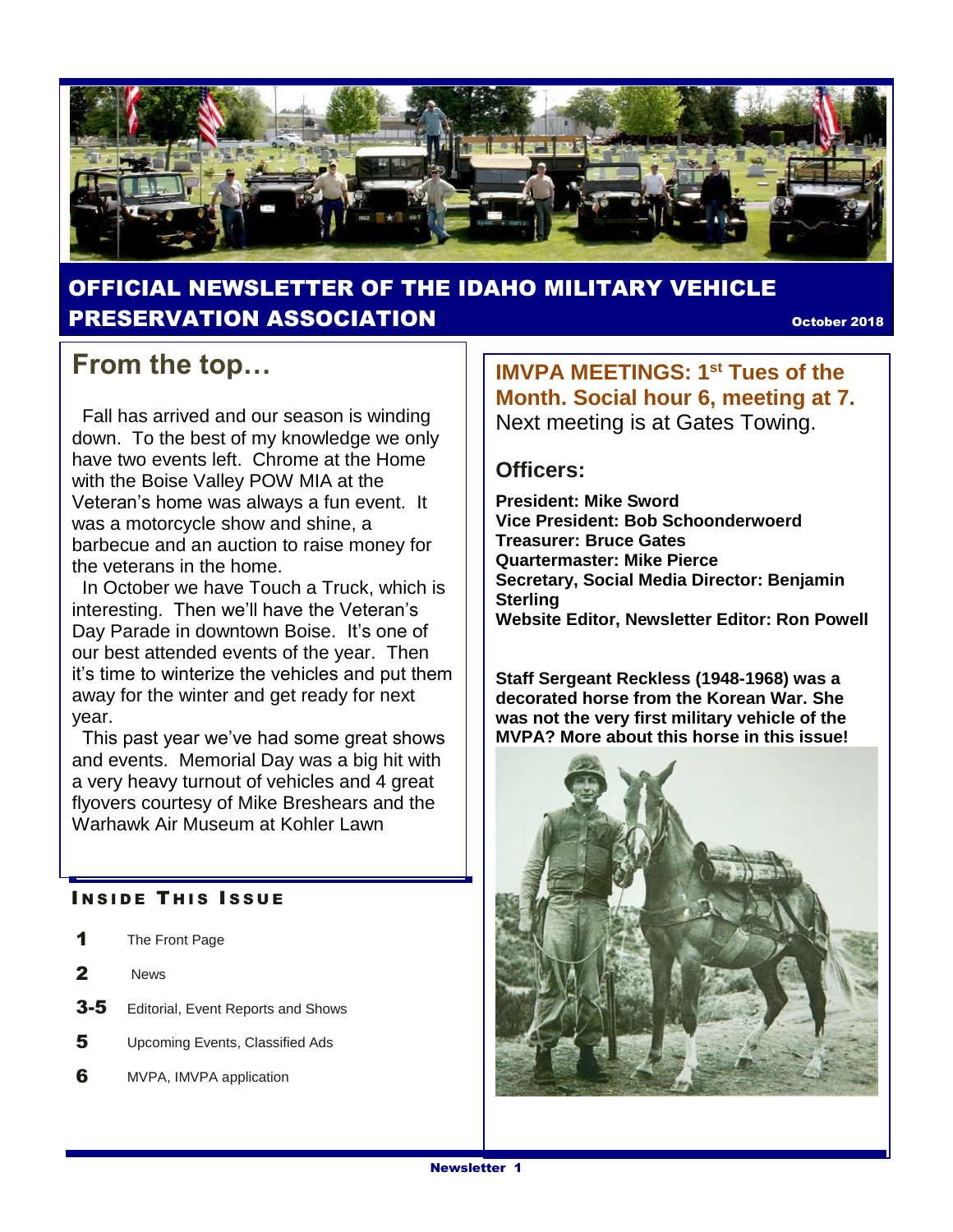cemetery. Afterwards we did a convoy to Hillcrest cemetery in Caldwell.

 Our Harley Davidson show went over very well and was well attended. Our own show later at Harley Davidson was not so well attended as too many people had conflicts, vacations and other interests that came before the show. The Father's Day show and shine in Boise got us all drenched with the rain in the morning but the sunshine in the afternoon was fantastic. The Chariots car show at the outlet mall had 1100 cars that showed up along with Roy Cagnacci's M151 and my M37. The Emmett show and shine in the park had over 1000 cars in attendance and we always get a lot of attention at that event. There were a few small shows and events throughout the season that are always fun.

 When the shows are happening, why not attend? People love to look at our vehicles and they are a pleasant change from the vehicles you see at a car show. These shows bring in new members to the club and get new people introduced to and excited about the hobby. So check your antifreeze and get ready for some fun next year.

#### **-Bruce Gates**

### **It was in the news…**

- Perhaps many of you celebrated Patriot Day, which is an annual observance to remember those who were injured or died during the terrorist attack on September 11<sup>th</sup> 2001. -Not to be confused with Patriots day, which commemorates the battles of Lexington and Concord, which were fought near Boston in 1775. -In September we celebrate National Military Vehicle Collecting Day. A day that encourages everyone to buy an old olive drab vehicle and restore it. Actually I just made that up.



-Did you know there is a battle of the bulge association? There are members all over the country. I recently had lunch with this group and it was amazing. One gentleman said he parachuted in to France in WW2, only to land in a chicken coop. The lady who lived there came out and beat him with a broom handle to get him out of the coop. I didn't make that up.

### **We didn't make this up either.**

It seems to me that the Federal museums I visit seem to paint their vehicles the same color, without concern to historical accuracy or cost. Is this your experience as well? I was visiting with a museum curator and asked about all of the armor he had out front. He said they paid a contractor \$40,000 per tank to paint, and everything received the same 33070 olive drab paint, regardless of the era, make, war, or age. He knew the color was wrong for most of it, but the concern was the longevity of the paint job out in the weather.

**Wanted: your newsletter articles, photos, and editorials. Send them in now!**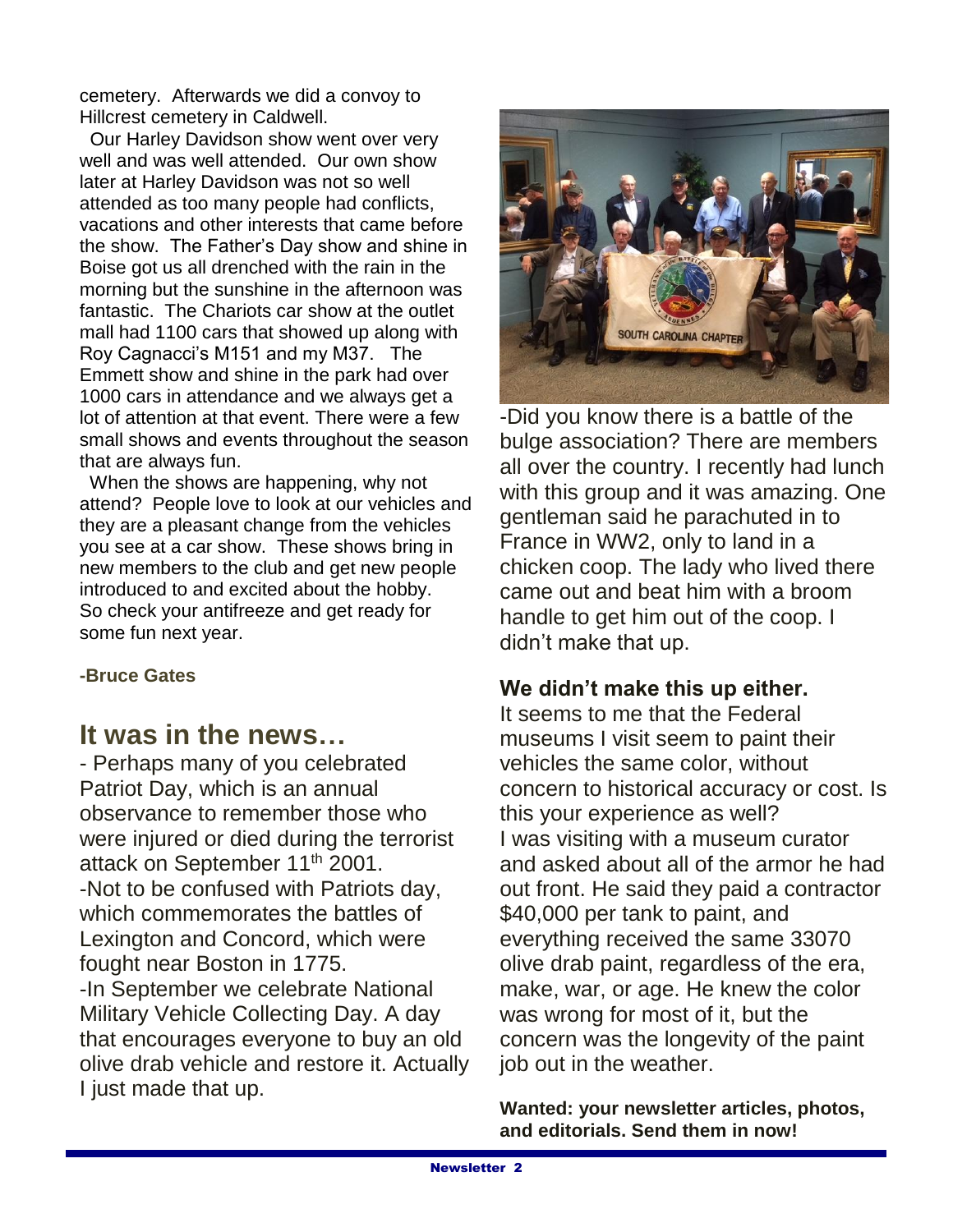# **Military vehicle spotlight, by Ron**



Do you have a damaged B17 and don't know what to do? Don't scrap it! Have Bubba graft parts onto your Jeep! Bubba has been hard at work since WW2! This vintage (WW2 era?) newspaper article of a modified WW2 Jeep is really interesting, so our editorial intern has summed up the caption below:

"This photograph sums up the biography of the B-17 best of all: innovative, utilitarian, and tough. Fashioned from the sundry parts of a B-17 salvage dump by Eighth Air Force personnel, is a hybrid vehicle deserving of special mention. When General Eisenhower, Supreme Commander of Allied Forces in Europe, was asked to name the key weapons that won the war for the Allies he replied: "The Jeep, the DC-3 transport and the amphibious landing craft!". We think he should have added the B-17. But failing that, what about an impregnable armored car, a jeep with the superstructure of a B-17 cabin? Looking as if they were custom made for each other, the two form an unbeatable combination. Furthermore, up until now, nobody has been able to write an epitaph for either one, and that's as it should be." (Joe Harlich).

## **Chrome at the Home, by Bruce**

It was a great show again this year with lots of motorcycles and a large croud. One of the guys in the POW-MIA association made these great awards with the help of veterans at their home crafts area. Ben and I thought it was a good thing for the IMVPA to do at some point with our own trophies. I took my old Dnepr motorcycle and the M37. The Dnepr won best in the Nostalgia class for the second time.

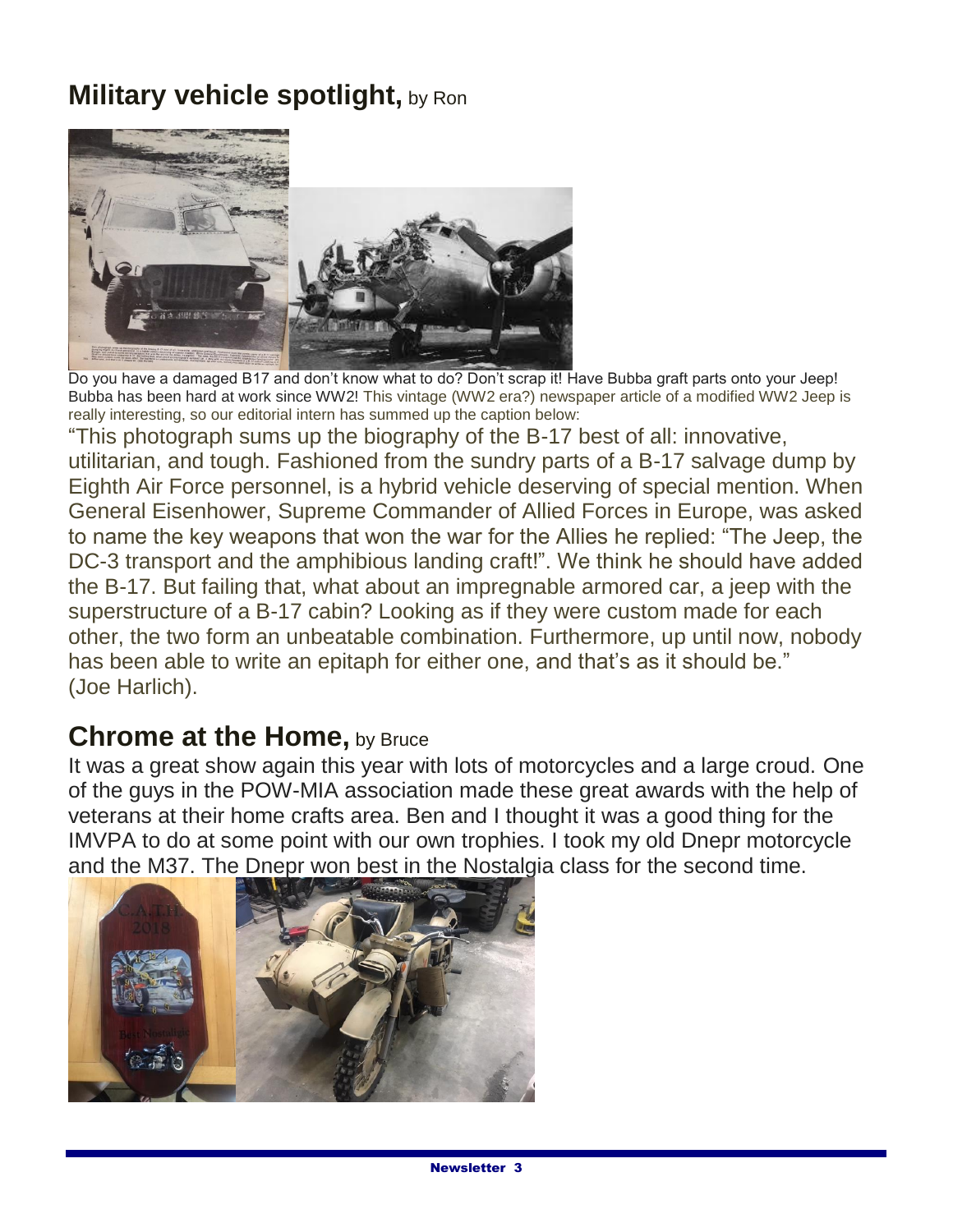## **The story of a Korean War Horse, who was a real hero,** by Ron

 This story was sent out by Bruce. In case you missed it, I thought it would be great to reproduce for you here. And what an amazing story it is. Staff Sergeant Reckless (1948-1968) was a decorated horse from the Korean War. The photo on the front page showed her with her primary trainer, Gunnery Sergeant Joseph Latham.

 In October 1952, Lieutenant Eric Pedersen received permission from his Brigade Commander to purchase a horse for his platoon. They were based in mountainous terrain, and he needed a pack animal that could carry heavy shells. The LT paid for the horse with his own money from a young man who needed the \$250 to pay for his sister's prosthetic leg as she had stepped on a land mine.

They taught the horse to avoid barbed wire, and lay down under fire. The mare also learned to head for the bunker upon hearing "incoming!" She was said to have a gentle disposition, roamed the camp at will and was loved by everyone. Sometimes she even entered tents and slept with the troops. She was known to eat or drink anything, to include scrambled eggs, buttered toast, chocolate bars, mashed potatoes, peanut butter sandwiches, coca cola and beer. She would enjoyed eating blankets and helmet liners.

She assisted in many engagements. During the Battle of Panmunjom-Vegas she made 51 solo trips in a single day, carrying 386 recoilless rounds up the mountain, and brought wounded men back down. She was wounded by shrapnel on 2 occasions. For her accomplishments, she was promoted to Corporal.

When the war ended the Commander of the 1<sup>st</sup> Marine Division promoted her to Sergeant in a formal ceremony. She eventually made her way to the USA, where she retired at Camp Pendleton at the rank of Staff Sergeant. Her pay was in the form of food and lodging. She earned several medals, including two Purple Hearts. She was one of the few animals in the Marine Corps with official, authorized rank.

## **UPCOMING EVENTS Idahomvpa.org**

**- Touch a Truck,** October 13<sup>th</sup>. Arrive at 8AM, Bronco Stadium, 1400 Bronco Lane, Boise. Bruce said last year he put caution tape around the M37 and everyone was very respectful. **- Boise Veteran's Day Parade,** Saturday November 3rd. Parade starts at 10:15AM. Get there very early!

## **Classified Ads**

Wanted: M101A2/A3 trailer. Contact Ben at hondatoys@gmail.com